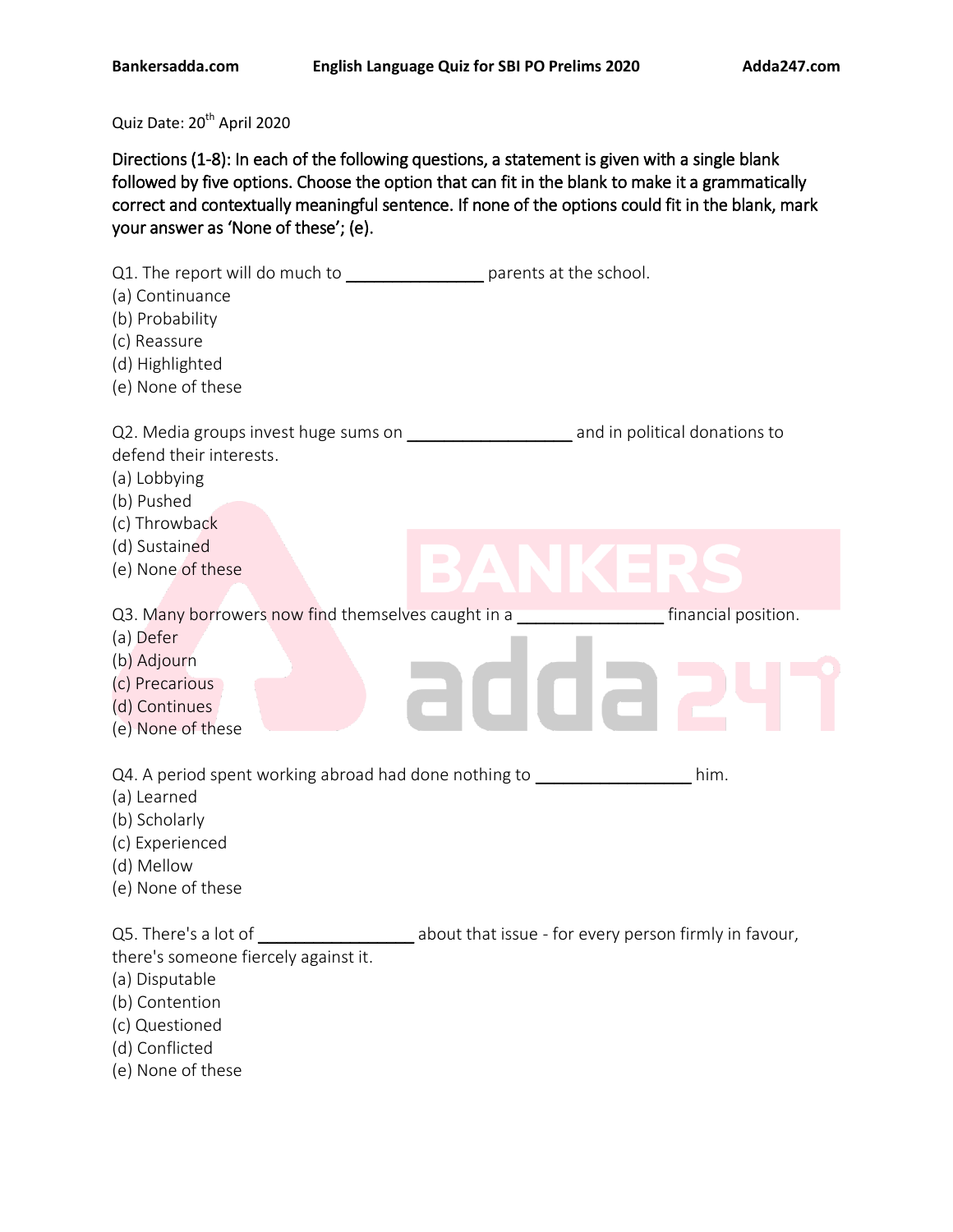Q6. The coincidence that led to the tragedy was made clear by accident investigators' measurements. (a) Dead (b) Evils (c) Malign (d) Conspiracy (e) None of these Q7. The President is attempting to \_\_\_\_\_\_\_\_\_\_\_\_\_\_\_\_\_\_\_the notion that he has neglected the economy. (a) Purged (b) Elimination (c) Dispel (d) Cancelled (e) None of these Q8. Some of the new findings, though, support previously entitled and the state of folk wisdom about alcohol and caffeine. (a) Requests (b) Unsubstantiated (c) Claims (d) Appealed (e) None of these BILINGUAL Starts March 27, 2020

Directions (9-15): In each of the following questions, a statement is given with a single blank followed by five options. Choose the option that can fit in the combination of words in blank to make it a grammatically correct and contextually meaningful sentence. If all of the options can fit in the blank, mark your answer as 'All of these'; (e).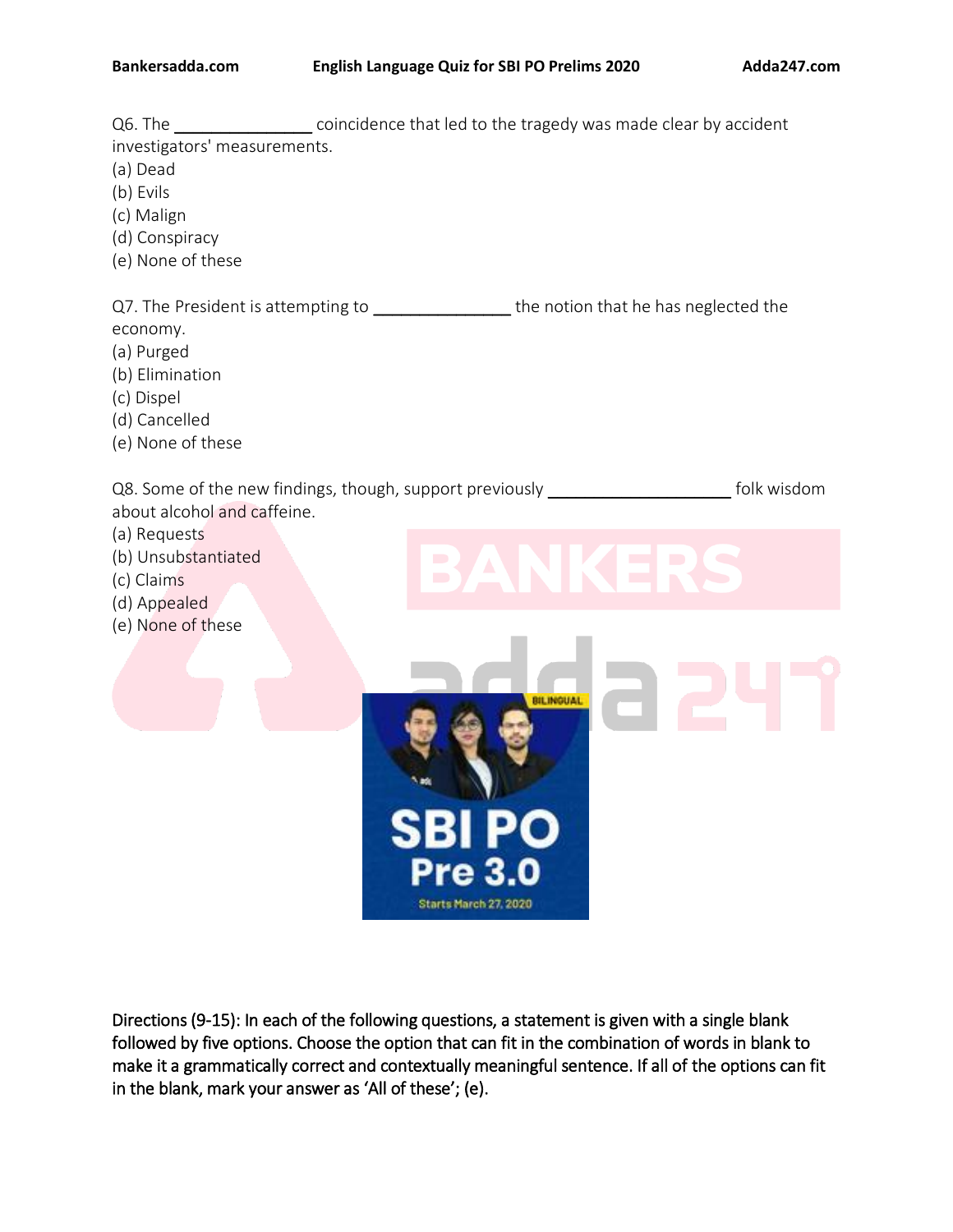(II) Regulations (III) Restrictions (IV) Boring

(a)  $(I) - (II)$ (b)  $(I) - (IV)$ 

Q9. The government needs to ensure that all \_\_\_\_\_\_\_\_\_\_\_\_\_\_\_\_\_\_\_\_\_\_\_in clinical practice to facilitate abortions are followed in health care institutions across the country.

(I) Norms (II) Protocols (III) Compressions (IV) Replete

(a)  $(I) - (II)$ (b)  $(I) - (IV)$ (c)  $(11) - (111)$  $(d)$  (III) - (IV) (e) All of these Q10. Political discourse in India today seems to invite the full gamut of on free speech that the Constitution prescribes. (I) Strict

adda  $(c)$  (II) – (III) (d) (III) - (IV) (e) All of these Q11. Not only is the Ministry's recommendation highly \_\_\_\_\_\_\_\_\_\_\_\_\_\_\_\_\_\_\_\_\_\_\_\_, but also runs counter to the Ministry of Health and Family Welfare's current practice. (I) Irresponsible (II) Perfumed (III) Acquisitive (IV) Dangerous (a)  $(I) - (II)$ (b)  $(I) - (IV)$ (c) (II) – (III)  $(d)$  (III) - (IV) (e) All of these Q12. Of the 41,130 projects for  $\qquad \qquad$ , 99% would be finished within two years.

(I) Reconstruction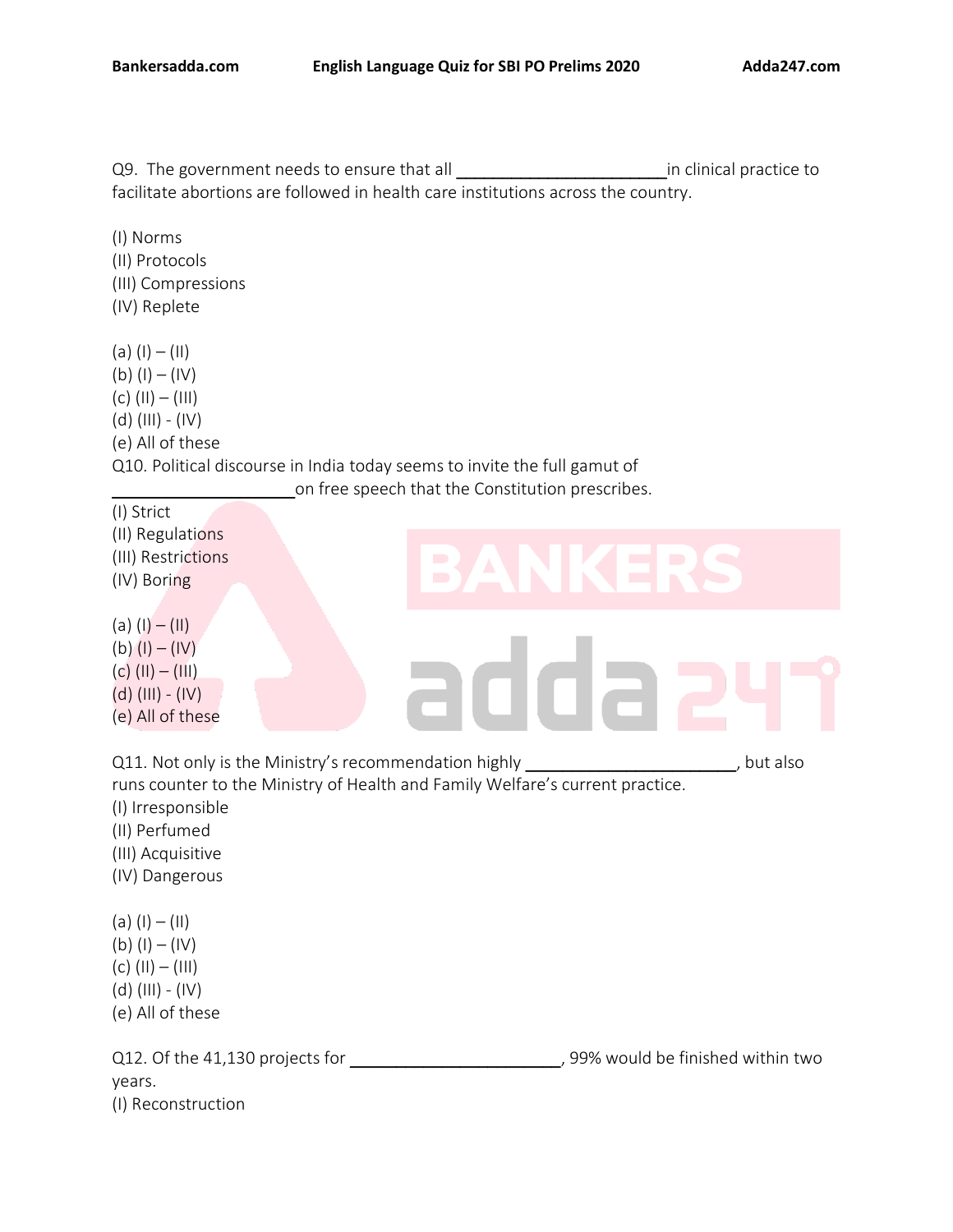- (II) Rehabilitation (III) Honest (IV) Slowness
- (a)  $(I) (II)$ (b)  $(I) - (IV)$ (c)  $(11) - (111)$ (d) (III) - (IV) (e) All of these

Q13. The framers were worried about communal rioting in a charged environment that was Ly the influx of a large number of refugees in India.

| (I) Gloomy<br>(II) Created                                                                           |                                                                                                     |
|------------------------------------------------------------------------------------------------------|-----------------------------------------------------------------------------------------------------|
| (III) Brought                                                                                        |                                                                                                     |
| (IV) Calmed                                                                                          |                                                                                                     |
| (a) $(I) - (II)$<br>(b) $(I) - (IV)$<br>(c) $(11) - (111)$<br>(d) $(III) - (IV)$<br>(e) All of these | $\blacksquare$<br>$\overline{\phantom{a}}$<br>$\blacksquare$                                        |
| Q14. As long as you're able to                                                                       | with each other, then, really, there's                                                              |
| no reason to prevent a person from saying what he wants.                                             |                                                                                                     |
| (I) Exorbitant<br>(II) Allure                                                                        |                                                                                                     |
| (III) Debate                                                                                         |                                                                                                     |
| (IV) Discuss                                                                                         |                                                                                                     |
| (a) $(I) - (II)$                                                                                     |                                                                                                     |
| (b) $(I) - (IV)$                                                                                     |                                                                                                     |
| (c) $(11) - (111)$                                                                                   |                                                                                                     |
| $(d)$ (III) - (IV)                                                                                   |                                                                                                     |
| (e) All of these                                                                                     |                                                                                                     |
|                                                                                                      | Q15. If an actual litigant is not before the court, it becomes hard for a court to commiserate with |

Q15. If an actual litigant is not before the court, it becomes hard for a court to commiserate with the plight of the individual in the \_\_\_\_\_\_\_\_\_\_\_\_\_\_\_\_\_\_\_\_\_\_\_\_\_\_\_\_\_\_\_\_of a particular case. (I) Meet

- (II) occurrences
- (III) Circumstances
- (IV) Practical

(a)  $(I) - (II)$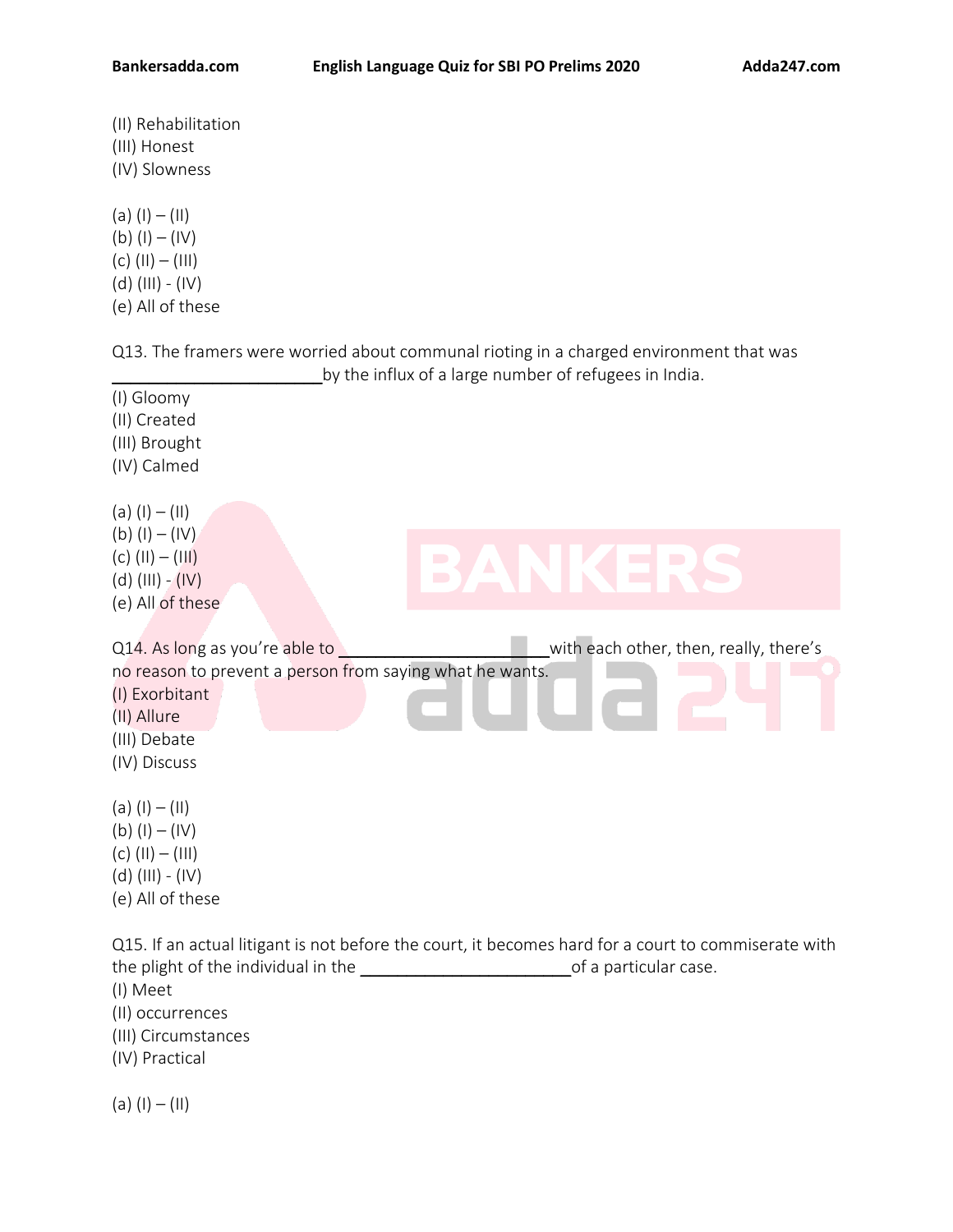# (b)  $(I) - (IV)$ (c) (II) – (III) (d) (III) - (IV) (e) All of these



## S1. Ans. (c)

Sol. Reassure fits in the blank to make it a grammatically correct and contextually meaningful sentence. Hence, option (c) is the right answer choice.

Solutions

## S2. Ans. (a)

Sol. 'Lobbying' fits in the blank to make it a grammatically correct and contextually meaningful sentence. Hence, **option (a)** is the right answer choice.

#### S3. Ans. (c)

Sol. Precarious fits in the blank to make it a grammatically correct and contextually meaningful sentence. Hence,  $option (c)$  is the right answer choice.

#### S4. Ans. (d)

Sol. Mellow fits in the blank to make it a grammatically correct and contextually meaningful sentence. Hence, **option (d)** is the right answer choice.

#### S5. Ans. (b)

Sol. Contention fits in the blank to make it a grammatically correct and contextually meaningful sentence. Hence, **option (b)** is the right answer choice.

#### S6. Ans. (c)

Sol. Malign fits in the blank to make it a grammatically correct and contextually meaningful sentence. Hence,  $option (c)$  is the right answer choice.

S7. Ans. (c)